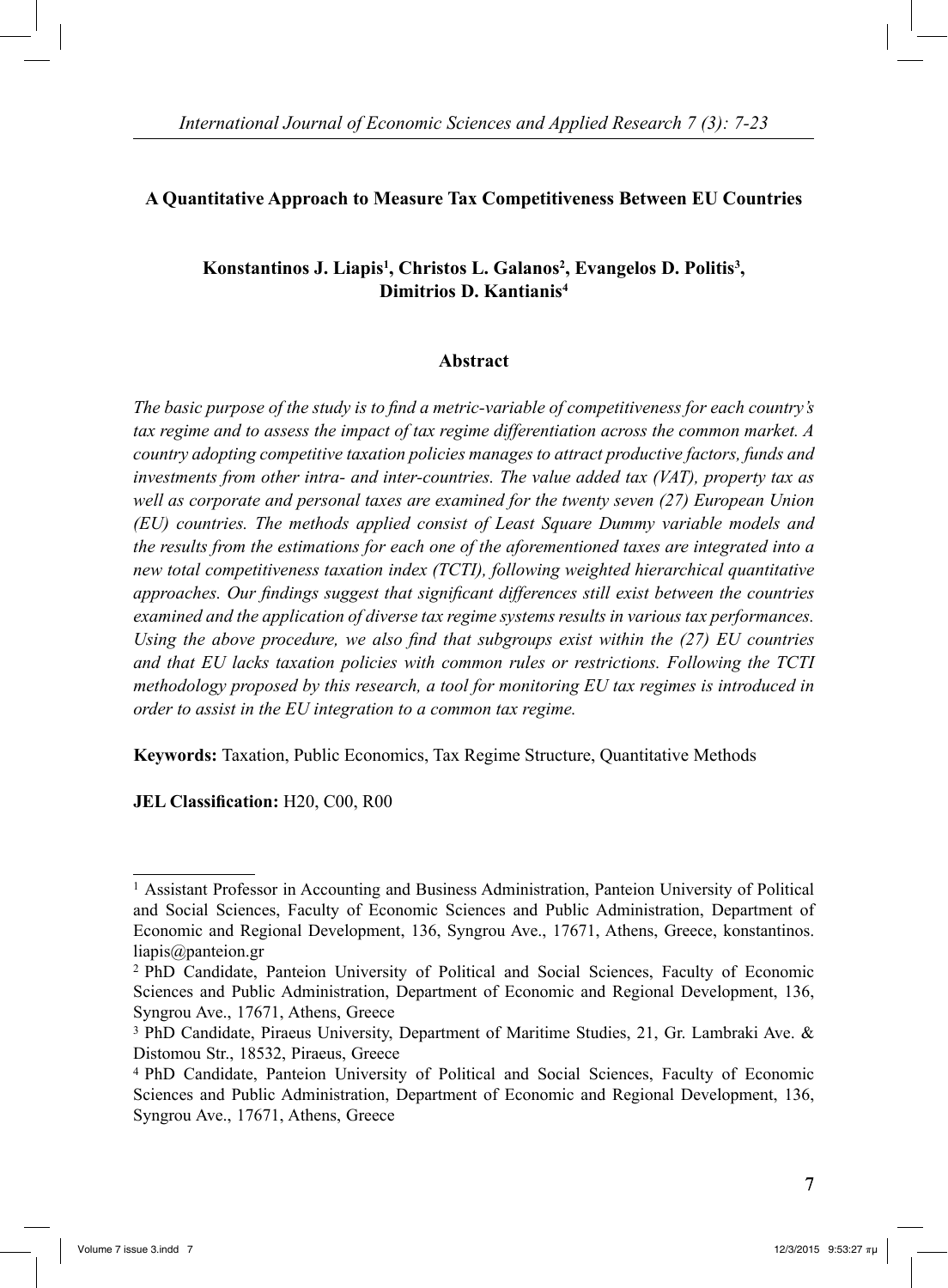#### **1. Introduction**

 Following the work of Stuckler et al*.* (2010), Wilkes (2009a; 2009b), Peeters (2009; 2010; 2012), Schwarz (2007), Smith and Webb (2001), Munin (2011), and Navez (2012), the tax system applied in a country has a serious impact on cross-country competitiveness, something that, in turn, impinges strongly on the actual economy of common markets such as the EU and the differences among tax regimes diversifies homogeneously. The differences and imbalances between EU countries reflect the different tax regime structures applied and this problem seems to have also a spatial character imposing a significant regional problem for the EU, and especially EMU countries, that already have a common currency and monetary policy. On the other hand, the mobility of productive factors is directly related to the country tax-regime differences, government budget funding from tax revenues and rates, which are the main fiscal policy tools. 'Taxing the rich' is a policy based on taxes increase against the recent financial crisis and carries a considerable populist appeal (as many hold those involved with the banking system responsible for the crisis and believe they should pay its price, though this happened only in the case of Ireland and not in other PIIGS countries). A key problem with the current debt crisis is that public spending is increased with slower pace than decreased tax revenue. However, some commentators argue that taxing bonuses and high incomes may stifle incentives for entrepreneurship and innovation.

 In this research, the tax regimes of EU countries are analyzed in the following parts in order to present the current situation and to find the level of tax effectiveness per country's tax regime. The general rule (strongly positive correlation between tax rate and tax revenue) is not followed by the countries with significant differences in tax legislations and problems in collecting taxes. Musgrave and Musgrave (1973) argued that, obviously, the tax rate directly affects the amount of tax revenue and deviations from the rule of proportional change, between tax rate and volume of tax revenues, indicate: instability in tax performance among countries; the existence of problematic tax legislation in the countries (tax-free, tax deductible, tax exempt amounts and differences in tax rates per incremental level of tax base); tax evasion or failure of tax authorities in collecting taxes or replacement taxable amounts with tax exempt income or with income classified to other tax base with lower tax rate. The article analyzes and introduces a metric for all the above mismatches in direct and indirect taxation of EU countries. On the other hand, the tax regimes of EU countries are analyzed in the following sections in order to present the current situation and to find the structure, the trends and the similarities among applied tax regimes. The work presented herewith, also examines the implementation of fair and unfair taxes and the adequacy of each country's tax system and legislation.

#### **2. Data, methodology and estimations**

 Firstly, the tax regimes of the EU countries are analyzed for the period from 1995 to 2011. The general categories of taxes are then separated into indirect and direct taxes.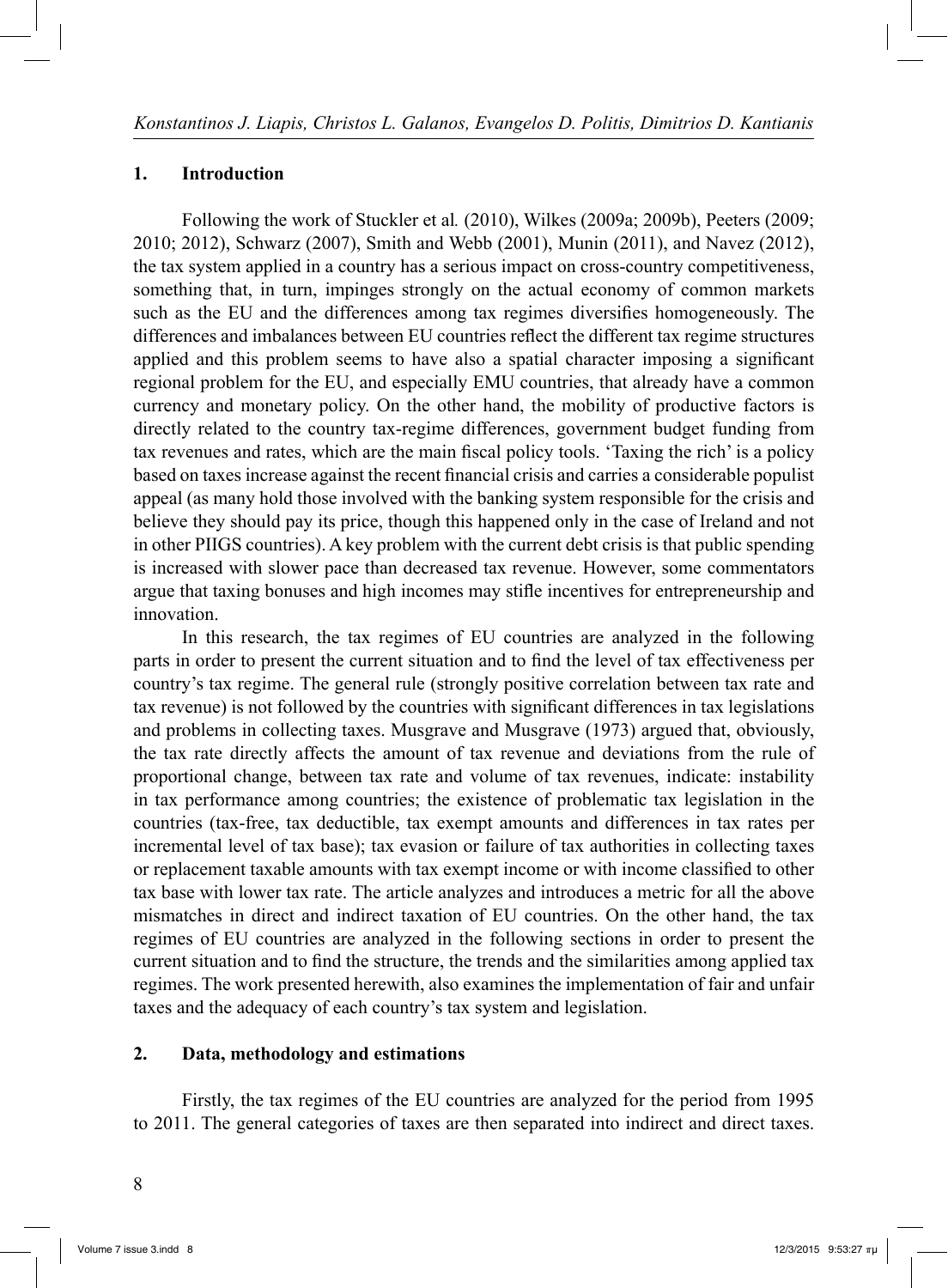Finally, at the lower level, only the three main taxes (VAT and taxes on personal and corporate incomes) are presented.

 The analysis data are mainly collected from the OECD (2011) and EUROSTAT databases. The observations are yearly, starting from 1995 until 2011. There are cases where some observations are missing, but since simple descriptive statistics and panel unbalanced methodology are used, no bias is expected.

 In order to present similarities between EU countries, a collection of samples from tax variables is gathered, in order to group these samples into homogeneous tax regime groups of EU countries. The most suitable diagram to analyze similarities, using deceptive statistics, is *radar*. When the line of diagram is cyclic, common structure of tax volumes between countries is expected, otherwise, serious imbalances exist.

 The more suitable method to find similarities between tax regimes among countries and to classify them into separate groups of countries with similar tax regimes is the Multi sample case of Cluster analysis (Mardia et al*.*, 1979). In this work, the Multi sample problem of Cluster analysis for tax variables is analyzed as follows:

Let  $x_{ij}$ ,  $i = 1, ..., n_j$  be the observation in the  $j<sup>th</sup>$  samples for the tax variables  $j = 1$ , *2,…,m.* The aim of cluster analysis is to group the *m* samples into *g* homogeneous classes where *g* is unknown, with  $g \leq m$ . The clustering methods are optimization partitioning techniques since the clusters are formed by optimizing a clustering criterion. According to these hierarchical methods, once an object is allocated to a group, it cannot be reallocated as g decreases, unlike the optimization techniques. The end product of these techniques is a tree diagram (Dendrogram). In this study, the maximum similarities within groups and minimum similarities between groups as hierarchical methods are used. These techniques operate on a matrix of squares of distances  $D = (d_{ij})$  between the points  $x_1, \dots, x_n$  rather than the points themselves. The distant matrix is the Euclidian distance:

$$
d_{ij}^{2} = \sum_{k=1}^{p} (x_{ik} - x_{jk})^{2} = |x_{i} - x_{j}|^{2}
$$
 (1)

where: *x* an *(n x p)* data matrix

In the Data Matrix, the EU countries are included (therefore, cases are  $j=27$ ). The variables used for the production of similarities between countries are separated in the tax variables according to the three taxes which are examined as percentages of Gross Domestic Product (GDP), as percentage of Public Revenues from Total Taxation, as high rate or implicit rate of each tax category for the year 2011 (so, variables are  $p=3$ ). Also, using all kind of taxes together and for the years 1995, 2000, 2005, 2009 and 2011 (variables are  $p=69$ ) in order to find the global classification into groups of similar tax regimes. For estimation purposes, only rates, percentages and movements are used to avoid the analysis being influenced by the original sizes of variables.

 To measure the imbalances, the methodology employed includes panel regression analysis (analyzing determining factors). The panel regression analysis is carried out with a Pooled regression analysis (Ordinary least squares in panel data) and *Least Square Dummy*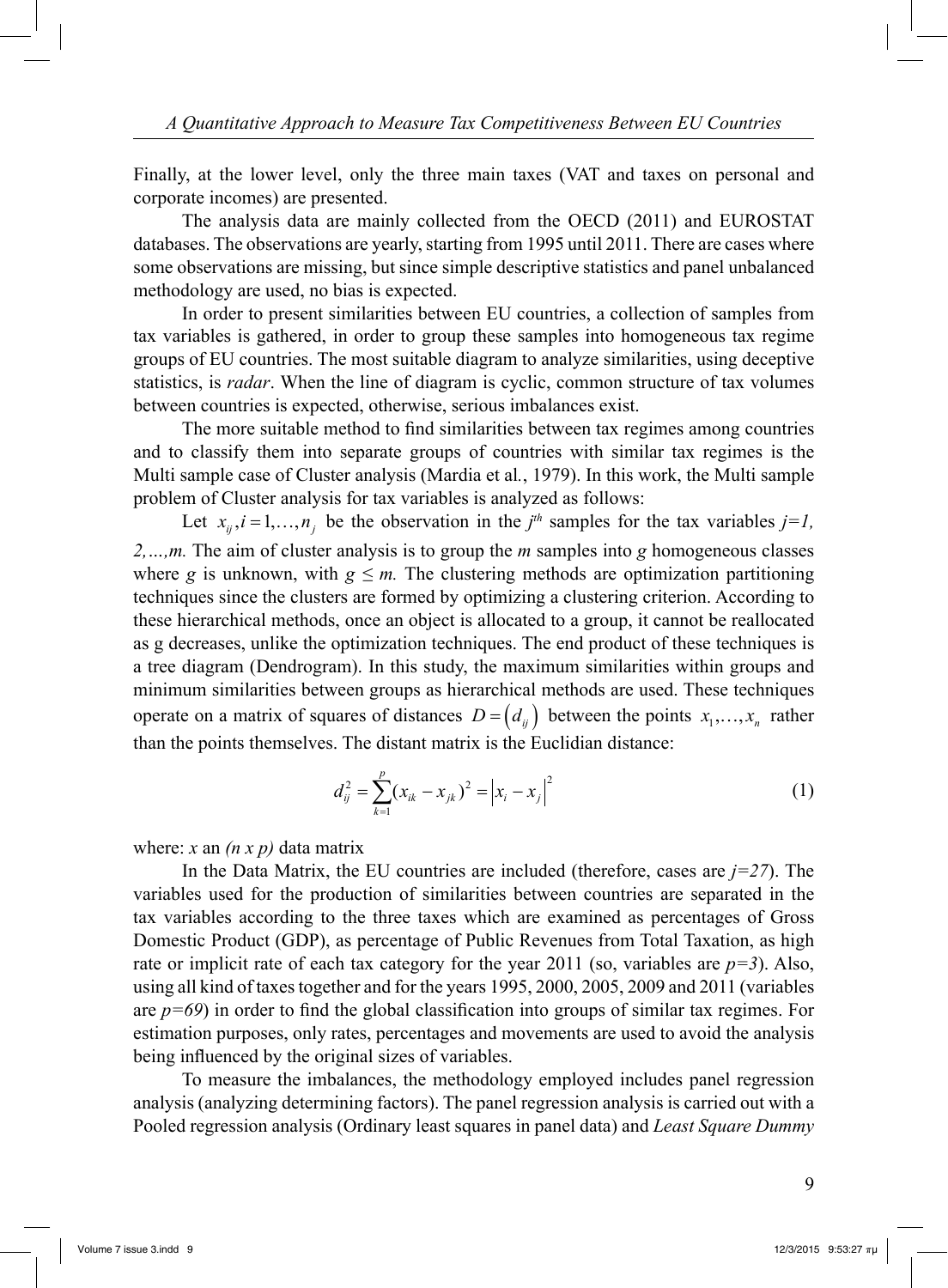*variable* (LSDV) or fixed effect Pooled regression analysis (Wooldridge, 2002; Baltagi, 2005). LSDV models differentiate from a simple Ordinary Least Square model in the intercept term, because a different intercept is calculated for each individual by introducing Dummy variables for each one of the group. The advantage of Dummy variables' use is to test for different constant slopes for independent variables and to highlight any constant variance across groups. More simply, Dummy variables enable the estimation of an unknown time constant effect in the model operation, which is unmeasured by the data. If the condition of an unmeasured effect exists and it is significant, this might be the corner stone to introduce a new variable in the model. The move from Pooled regression analysis to LSDV happens only in failure of the first methodology to provide strong and unquestionable results.

 Assuming the general principal that tax revenues must be strictly correlated with tax ratio. According to the tax theory and practice, tax revenue is a function of tax rate multiplied by the tax base of each tax. The tax base is a part of GDP or Gross Domestic Income or National Worth. But the volume of each tax base has been established by each country's tax authorities, tax legislation and the structure of the economy. For that reason, if one wants to find the differences between countries' tax legislations, a base measurement like GDP is used, to represent the tax revenues for all taxes. Thus:

$$
TR_{ij} = a + br_{ij} + u \tag{2}
$$

where:

*TR* tax revenues per kind of tax as percentage of GDP and

α a constant component representing the uncorrelated and stable part of tax revenues. This constant variable is introduced to the model in order to find an average amount for tax revenue of each country as a percentage of GDP for all EU countries. In real terms, *the above variable reflects the total ability of Europe to Collect Taxes.* This assumption of the study is critical in order to subsequently find the level of each country's diversification against European common practice. This assumption is expected to differentiate the estimated tax revenue elasticity against its tax ratio. Also, it is a necessary assumption for the model because, as Laffer (2004) explains, the Laffer Curve illustrates the basic idea that changes in tax rates have two effects on tax revenues: the arithmetic effect and the economic effect. The arithmetic effect is simply that if tax rates are lowered, tax revenues (per euro of tax base) will be lowered by the amount of the decrease in the rate. The reverse is true for an increase in tax rates. The economic effect, however, recognizes the positive impact that lower tax rates have on work, output, and employment – and thereby the tax base – by providing incentives to increase these activities. Raising tax rates has the opposite economic effect by penalizing participation in the taxed activities. The arithmetic effect always works in the opposite direction from the economic effect. Therefore, when the economic and the arithmetic effects of tax-rate changes are combined, the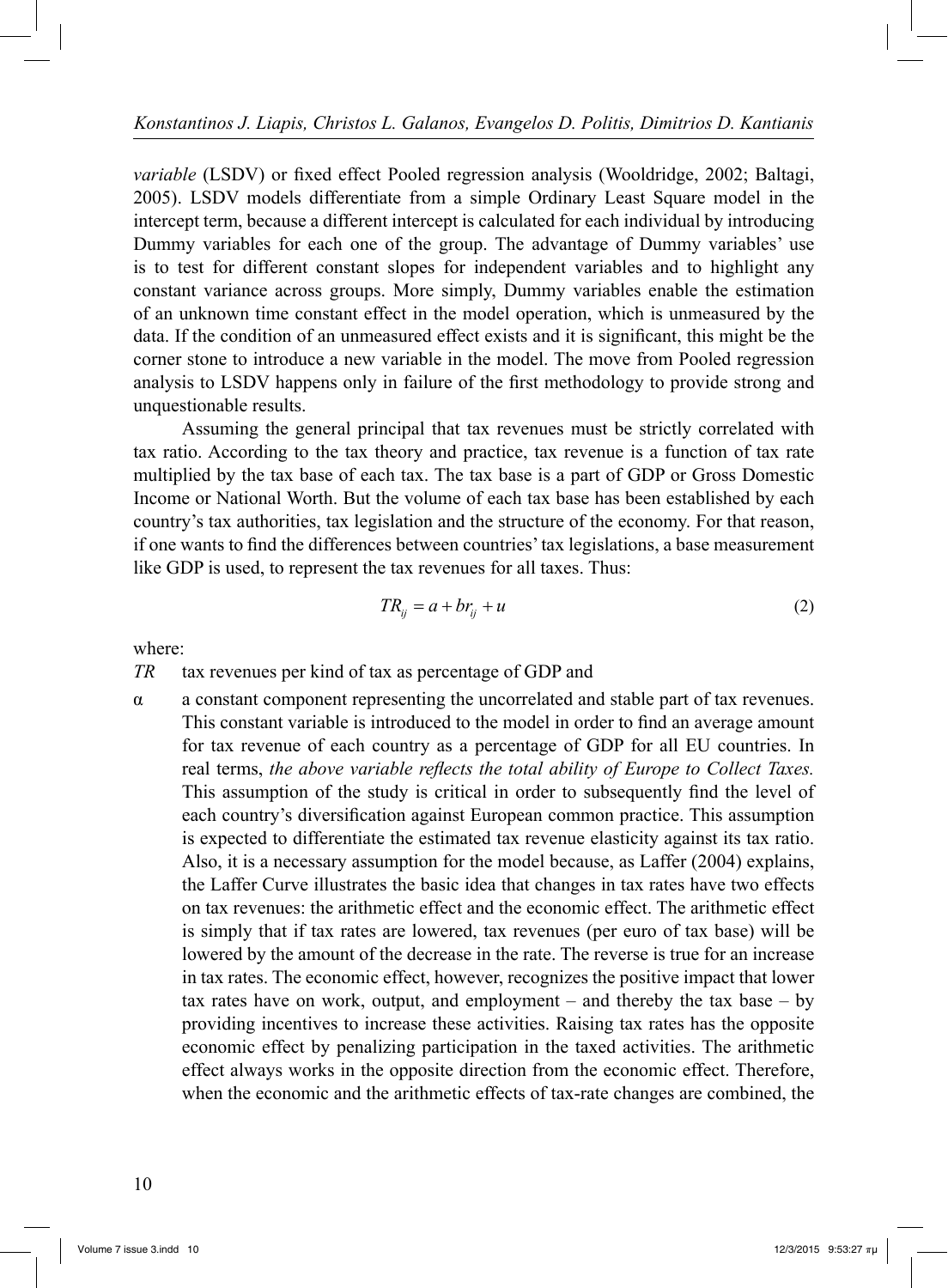consequences of the change in tax rates on total tax revenues are no longer quite so obvious. Similarly, the curve is often presented as a parabolic shape. By using the constant variable in the model, the economic effect can be eliminated by dodging the prohibit part of the Laffer's curve and cut the effective part into two components, the constant part and the arithmetic part, using the *b* (BETA) effect on tax rates

- *b* the arithmetic effect (BETA) according to the Laffer's Curve (outside prohibit area)
- *r* tax ratio per kind of tax
- *i* the years of our sample (from 1995 to 2011)
- *j* the countries of our sample (from 1 to 27)
- *u* the stochastic term.

 In this early stage, it is expected that the data sample used entails insignificant fluctuation/volatility (since tax revenues show volatility under rare circumstances only) so that our estimations are auto-correlated. For this reason, an auto-regression scheme of low order *AR*(1) is introduced, in order to adjust the auto-correlation in residuals, without significant effect on estimated variables. Accordingly, the model is transformed to:

$$
TR_{ij} = a + br_{ij} + AR(1) + u \tag{3}
$$

 Then, in order to isolate all other components, a search is conducted for any common coefficient not measured by the data which is common between countries and affects the revenues from income tax. This search will further enlighten the basic question of the study, that is: *'can we find a metric-variable of effectiveness for each country's tax regime?'*. The methodology applied in order to search for an unknown unmeasured effect in the model is pool data regression with fixed effects, which is actually a dummy variable for each country [Cross Section Fixed Effect (CSFE) per Country]. This dummy variable substantially differentiates the constant variable against average constant variable of Europe and thus the ability of each country to collect taxes. As a result, the model is changed to:

$$
TR_{ij} = a + br_{ij} + CSFE_j + AR(1) + u \tag{4}
$$

 Thus, the model is historically simulated outside the prohibited part of Laffer's Curve and auto-correlation problem and provides for the CSFE variable the quantitative diversification as percentage of GDP. The data and estimations used (Tables 1 and 2) together with all corresponding (radar and dendrogram) graphs are given below using the above methodology.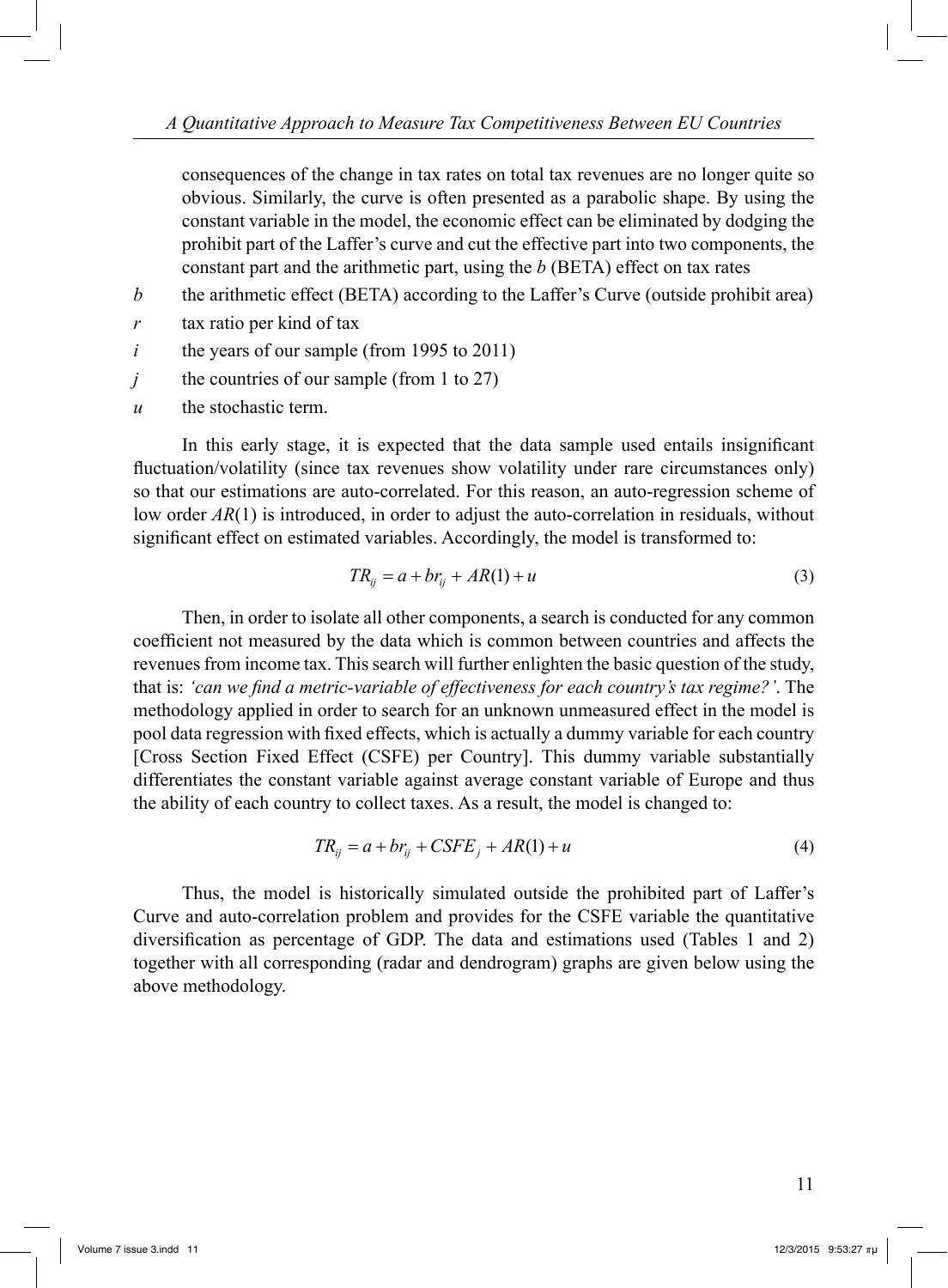|                | VAT H. RAT. |                                  | VAT % GDP |                                  | PI H. RAT. |                                  | PI % GDP |                                  | CI H. RAT. |                                  | CI % GDP |                                  |
|----------------|-------------|----------------------------------|-----------|----------------------------------|------------|----------------------------------|----------|----------------------------------|------------|----------------------------------|----------|----------------------------------|
| Country / Year | 2011        | $\Delta(00-11)$<br>$\frac{0}{0}$ | 2011      | $\Delta(00-11)$<br>$\frac{0}{0}$ | 2011       | $\Delta(00-11)$<br>$\frac{0}{0}$ | 2011     | $\Delta(00-11)$<br>$\frac{0}{0}$ | 2011       | $\Delta(00-11)$<br>$\frac{0}{0}$ | 2011     | $\Delta(00-11)$<br>$\frac{0}{0}$ |
| Austria        | 20.0        | 0%                               | 7.8       | $-4%$                            | 50.0       | 0%                               | 9.7      | $-3%$                            | 25.0       | $-26%$                           | 2.3      | 6%                               |
| Belgium        | 21.0        | 0%                               | 7.0       | $-2%$                            | 53.7       | $-11%$                           | 12.4     | $-6%$                            | 34.0       | $-15%$                           | 3.0      | $-7%$                            |
| Bulgaria       | 20.0        | 0%                               | 8.7       | 5%                               | 10.0       | $-75%$                           | 2.9      | $-29%$                           | 10.0       | $-69%$                           | 1.9      | $-30%$                           |
| Cyprus         | 15.0        | 50%                              | 8.4       | 46%                              | 30.0       | $-25%$                           | 4.2      | 16%                              | 10.0       | $-66%$                           | 6.8      | 11%                              |
| Czech          | 20.0        | $-9%$                            | 7.0       | 9%                               | 15.0       | $-53%$                           | 3.7      | $-18%$                           | 19.0       | $-39%$                           | 3.4      | $-4%$                            |
| Denmark        | 25.0        | $0\%$                            | 9.9       | 4%                               | 51.5       | $-14%$                           | 24.3     | $-5%$                            | 25.0       | $-22%$                           | 2.8      | $-15%$                           |
| Estonia        | 20.0        | 11%                              | 8.5       | $1\%$                            | 21.0       | $-19%$                           | 5.3      | $-23%$                           | 21.0       | $-19%$                           | 1.3      | 42%                              |
| Finland        | 23.0        | 5%                               | 8.9       | 9%                               | 49.2       | $-9%$                            | 12.8     | $-12%$                           | 26.0       | $-10%$                           | 2.7      | $-54%$                           |
| French         | 19.6        | 0%                               | 7.0       | $-4%$                            | 46.7       | $-21%$                           | 7.9      | $-6%$                            | 34.4       | $-9%$                            | 2.3      | $-18%$                           |
| Germany        | 19.0        | 19%                              | 7.3       | 8%                               | 47.5       | $-12%$                           | 8.4      | $-18%$                           | 29.8       | $-42%$                           | 2.6      | 53%                              |
| Greece         | 23.0        | 28%                              | 7.2       | 0%                               | 45.0       | $0\%$                            | 4.7      | $-5%$                            | 23.0       | $-43%$                           | 2.1      | $-49%$                           |
| Hungary        | 25.0        | 0%                               | 8.5       | $-2%$                            | 20.3       | $-54%$                           | 4.9      | $-32%$                           | 20.6       | 5%                               | 1.2      | $-47%$                           |
| Ireland        | 21.0        | 0%                               | 6.2       | $-16%$                           | 41.0       | $-7%$                            | 9.2      | 0%                               | 12.5       | $-48%$                           | 2.4      | $-37%$                           |
| Italy          | 20.0        | 0%                               | 6.2       | $-4%$                            | 45.6       | $-1\%$                           | 11.5     | 0%                               | 31.4       | $-24%$                           | 2.3      | $-7%$                            |
| Latvia         | 22.0        | 22%                              | 6.8       | $-4%$                            | 25.0       | 0%                               | 5.6      | 1%                               | 15.0       | $-40%$                           | 1.4      | $-10%$                           |
| Lithuania      | 21.0        | 17%                              | 7.9       | 5%                               | 15.0       | $-55%$                           | 3.5      | $-54%$                           | 15.0       | $-38%$                           | 0.8      | 21%                              |
| Luxembourg     | 15.0        | 0%                               | 6.3       | 13%                              | 42.1       | $-11%$                           | 8.3      | 15%                              | 28.8       | $-23%$                           | 5.0      | $-28%$                           |
| Malta          | 18.0        | 20%                              | 7.9       | 32%                              | 35.0       | 0%                               | 6.4      | 15%                              | 35.0       | $0\%$                            | 5.9      | 105%                             |
| Nederland      | 19.0        | 9%                               | 6.9       | 0%                               | 52.0       | $-13%$                           | 8.0      | 34%                              | 25.0       | $-29%$                           | 2.2      | $-49%$                           |
| Poland         | 23.0        | 5%                               | 8.1       | 16%                              | 32.0       | $-20%$                           | 4.5      | $1\%$                            | 19.0       | $-37%$                           | 2.1      | $-14%$                           |
| Portugal       | 23.0        | 35%                              | 8.3       | 9%                               | 46.5       | 16%                              | 6.1      | 15%                              | 29.0       | $-18%$                           | 3.2      | $-14%$                           |
| Romania        | 24.0        | 26%                              | 8.7       | 34%                              | 16.0       | $-60%$                           | 3.3      | $-4%$                            | 16.0       | $-36%$                           | 2.2      | $-27%$                           |
| Slovakia       | 20.0        | $-13%$                           | 6.8       | $-2%$                            | 19.0       | $-55%$                           | 2.5      | $-26%$                           | 19.0       | $-34%$                           | 2.4      | $-8%$                            |
| Slovenia       | 20.0        | 5%                               | 8.4       | $-3%$                            | 41.0       | $-18%$                           | 5.6      | $-1\%$                           | 20.0       | $-20%$                           | 1.7      | 45%                              |
| Spain          | 18.0        | 13%                              | 5.4       | $-11%$                           | 45.0       | $-6%$                            | 7.4      | 12%                              | 30.0       | $-14%$                           | 1.9      | $-40%$                           |
| Sweden         | 25.0        | 0%                               | 9.4       | 10%                              | 56.4       | 10%                              | 15.0     | $-17%$                           | 26.3       | $-6%$                            | 3.4      | $-8\%$                           |
| United Kingdom | 20.0        | 14%                              | 7.3       | 12%                              | 50.0       | 25%                              | 10.1     | $-7%$                            | 27.0       | $-10%$                           | 3.1      | $-13%$                           |
| Average        | 20.7        | 9%                               | 7.7       | 6%                               | 37.1       | $-18%$                           | 7.7      | $-6%$                            | 23.2       | $-27%$                           | 2.7      | $-7%$                            |

# **Table 1: Data used per EU country and average (VAT, Personal Income and Corporate Income)**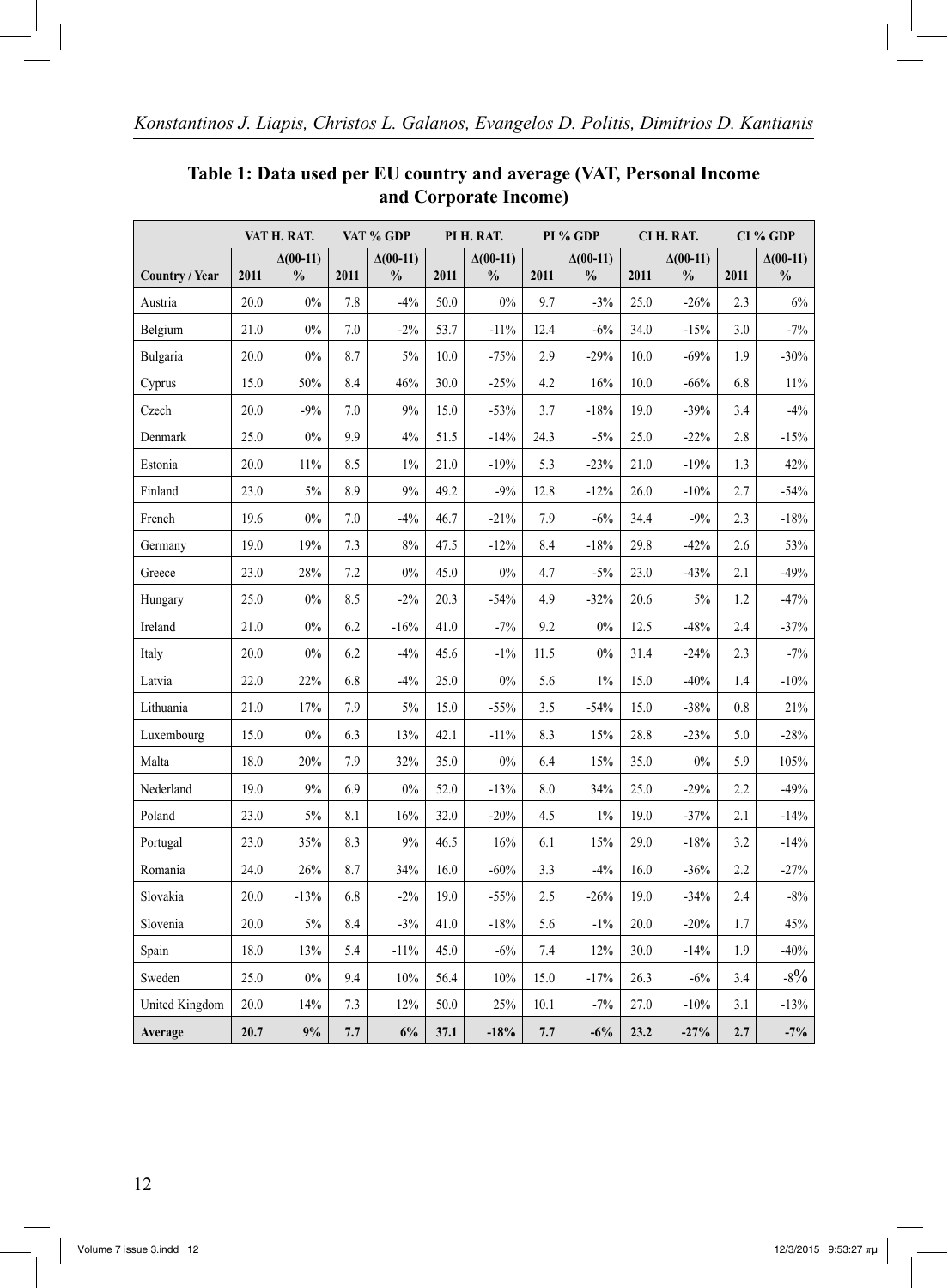|                                                                            | <b>Method: Pooled Least Squares</b> |                                               | Sample (adjusted): 2001 - 2011            |                |            |             |             |  |  |  |
|----------------------------------------------------------------------------|-------------------------------------|-----------------------------------------------|-------------------------------------------|----------------|------------|-------------|-------------|--|--|--|
|                                                                            |                                     | Included observations: (11) after adjustments | Total pool (balanced) observations: (297) |                |            |             |             |  |  |  |
| Convergence achieved after (8) iterations<br>Cross-sections included: (27) |                                     |                                               |                                           |                |            |             |             |  |  |  |
| Variable                                                                   |                                     | Coefficient                                   | <b>CSFE</b> Coefficient                   |                |            |             |             |  |  |  |
| <b>Dependent Variable:</b>                                                 | <b>VAT</b>                          | Personal                                      | Corporate                                 | Country        | <b>VAT</b> | Personal    | Corporate   |  |  |  |
| $\mathsf C$                                                                | 5,789491                            | 6,319855                                      | 2,018287                                  | Austria        | 0,254795   | 1,857277    | $-0,622995$ |  |  |  |
| Std, Error                                                                 | 0.51176                             | 0.313633                                      | 0,267802                                  | Belgium        | $-0,77722$ | 4,126533    | $-0,143969$ |  |  |  |
| t-Statistic                                                                | 11,31291                            | 20,15046                                      | 7,53649                                   | Bulgaria       | 1,798561   | -4,032996   | 0,059118    |  |  |  |
| Probability                                                                | 0,0000                              | 0.0000                                        | 0,0000                                    | Cyprus         | 2,294573   | -3,532344   | 3,429618    |  |  |  |
| HVR (Tax Ratio)                                                            | 0,092775                            | 0,041038                                      | 0,036488                                  | Czech          | $-0,74816$ | $-3,186632$ | 0,900406    |  |  |  |
| Std, Error                                                                 | 0,025604                            | 0,007564                                      | 0,009653                                  | Denmark        | $-0,63506$ | 0,795203    | $-1,875295$ |  |  |  |
| t-Statistic                                                                | 3,623392                            | 5,425467                                      | 3,780082                                  | Estonia        | 1,879492   | 16,26535    | 0,094609    |  |  |  |
| Probability                                                                | 0.0003                              | 0.0000                                        | 0.0002                                    | Finland        | 0,950718   | $-1,326469$ | $-1,514836$ |  |  |  |
| AR(1)                                                                      | 0,596571                            | 0,736062                                      | 0,705964                                  | French         | $-0,53685$ | -3,287055   | $-0,364623$ |  |  |  |
| Std, Error                                                                 | 0.045253                            | 0.031509                                      | 0.033835                                  | Germany        | $-1,70789$ | $-1,202289$ | $-0,227684$ |  |  |  |
| t-Statistic                                                                | 13,18297                            | 23,36057                                      | 20,86492                                  | Greece         | 0,733155   | 5,00259     | 0,63502     |  |  |  |
| Probability                                                                | 0,0000                              | 0,0000                                        | 0,0000                                    | Hungary        | $-0,56351$ | $-0,338196$ | $-0,850917$ |  |  |  |
|                                                                            |                                     |                                               |                                           | Ireland        | 0,186896   | $-1,222622$ | $-0.761342$ |  |  |  |
| R-squared                                                                  | 0,883651                            | 0,992249                                      | 0,876038                                  | Italy          | $-0,83618$ | 0,559346    | 0,714512    |  |  |  |
| Adjusted R-squared                                                         | 0,871495                            | 0,99171                                       | 0,867425                                  | Latvia         | $-1,61154$ | 3,142353    | $-0,680793$ |  |  |  |
| S,E, of regression                                                         | 0,419012                            | 0,437806                                      | 0,475957                                  | Lithuania      | $-0,05916$ | $-1,417826$ | $-1,352212$ |  |  |  |
| Sum squared residuals                                                      | 47,05298                            | 77,2446                                       | 91,29378                                  | Luxembourg     | $-1,11478$ | $-0,585783$ | 2,949983    |  |  |  |
| Log likelihood                                                             | $-147,82$                           | $-241,1486$                                   | $-277,2434$                               | Malta          | $-0,51981$ | $-1,569029$ | $-0,789604$ |  |  |  |
| F-statistic                                                                | 72,69336                            | 1842,426                                      | 101,7141                                  | Nederland      | 0,290559   | $-1,665803$ | 1,551234    |  |  |  |
| Prob (F-statistic)                                                         | 0,0000                              | 0,0000                                        | 0,0000                                    | Poland         | $-0,3463$  | $-1,544861$ | 0,291774    |  |  |  |
|                                                                            |                                     |                                               |                                           | Portugal       | $-0.06905$ | $-3,383942$ | $-0,598441$ |  |  |  |
| Mean dependent var                                                         | 7,583096                            | 8,089249                                      | 3,00758                                   | Romania        | 0,410911   | $-2,566703$ | 0,147154    |  |  |  |
| S,D, dependent var                                                         | 1,16887                             | 4,808468                                      | 1,307186                                  | Slovakia       | 0,068022   | -4,431389   | $-0,036489$ |  |  |  |
| Akaike info criterion                                                      | 1,190705                            | 1,250688                                      | 1,417793                                  | Slovenia       | 1,11042    | 8,341413    | 0,127922    |  |  |  |
| Schwarz criterion                                                          | 1,551373                            | 1,5238                                        | 1,690905                                  | Spain          | 0,811715   | $-2,554772$ | $-0,894738$ |  |  |  |
| Hannan-Quinn criterion                                                     | 1,335093                            | 1,358511                                      | 1,525617                                  | Sweden         | $-0,50738$ | -4,406483   | $-0,497401$ |  |  |  |
| Durbin-Watson stat                                                         | 1,942382                            | 1,729775                                      | 1,780412                                  | United Kingdom | $-0,75694$ | 2,165126    | 0,30999     |  |  |  |

# **Table 2: Pooled Least Squares Method with constant term and** *AR***(1) and CSFE per EU country**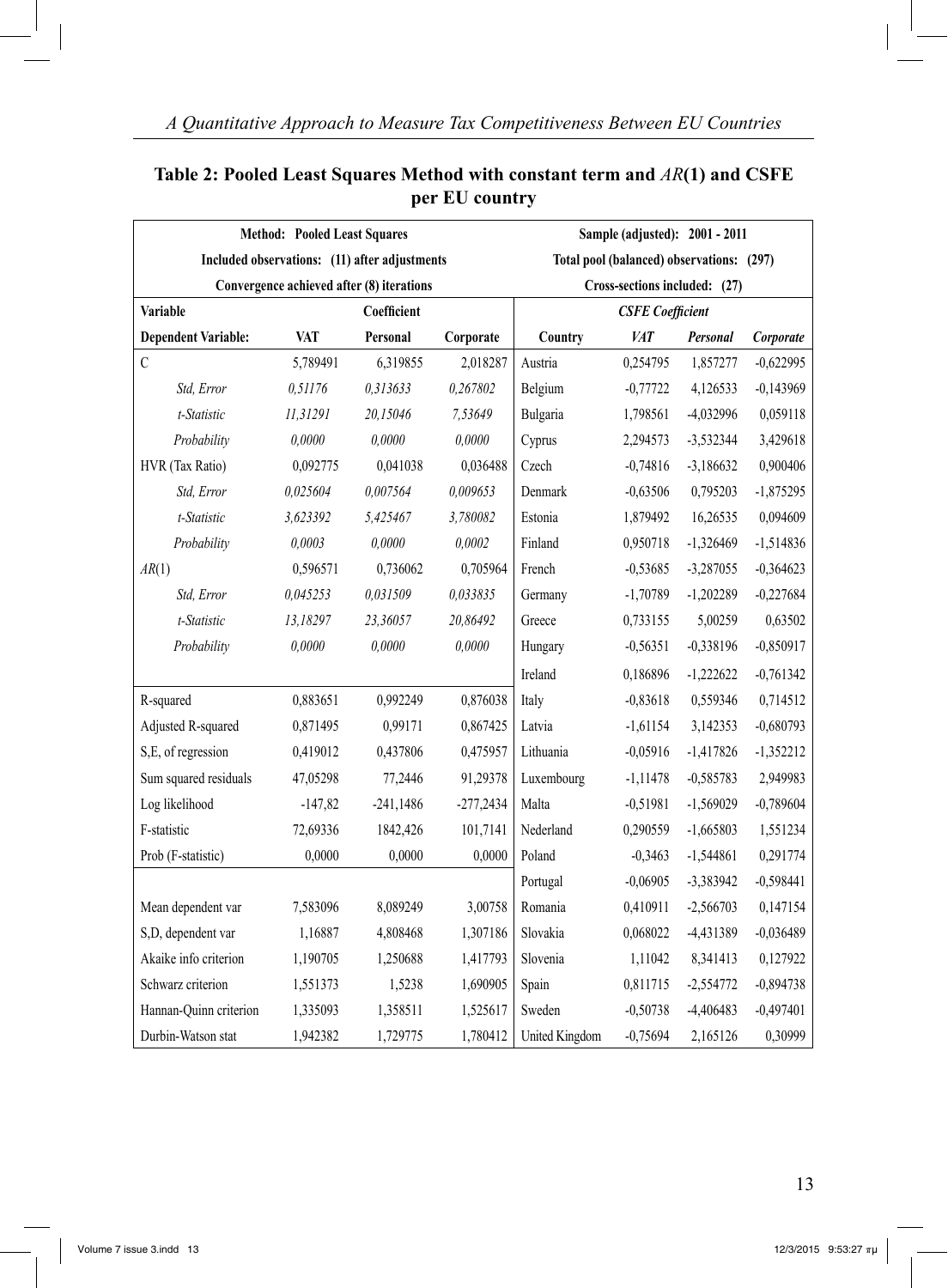

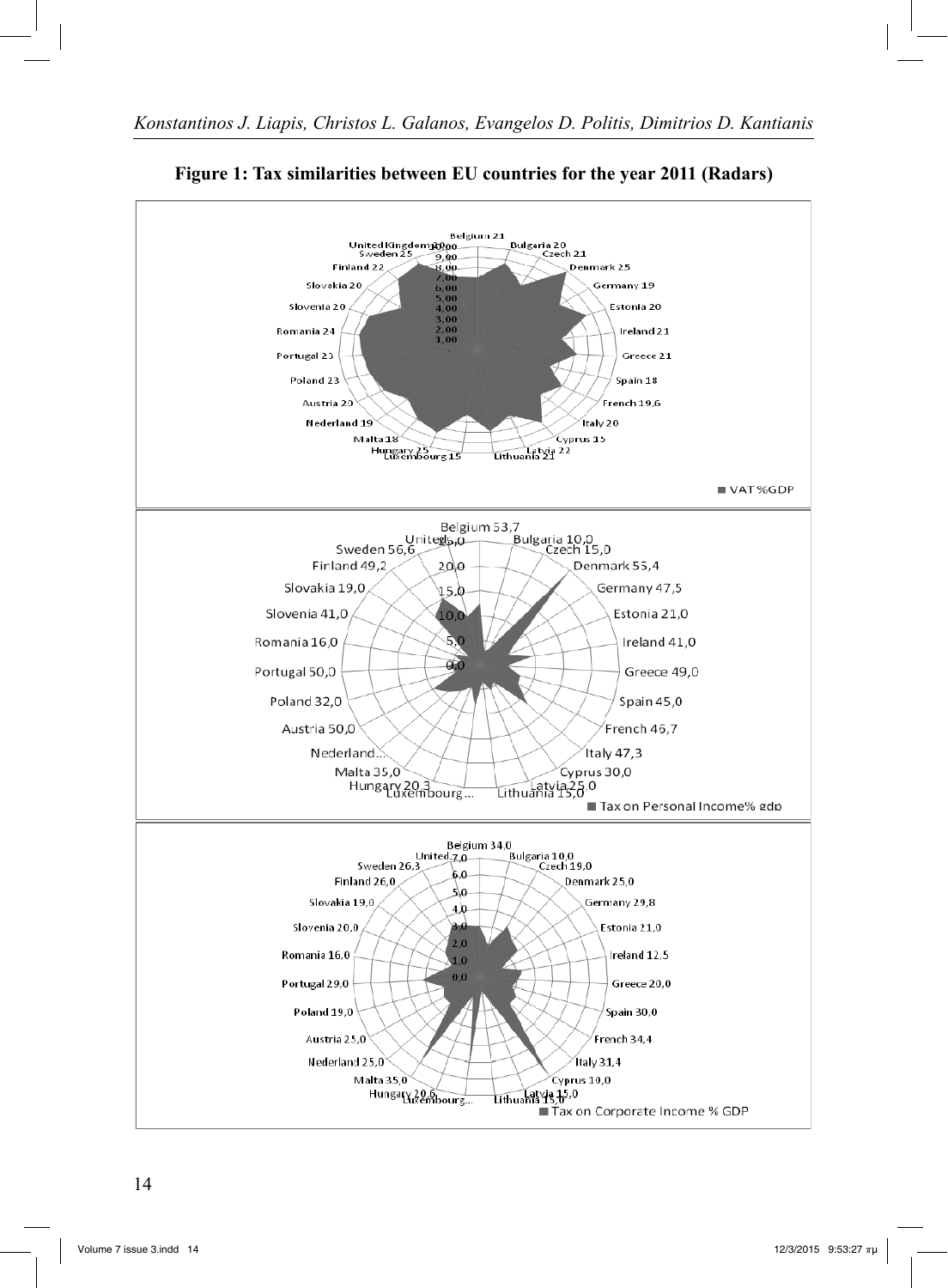

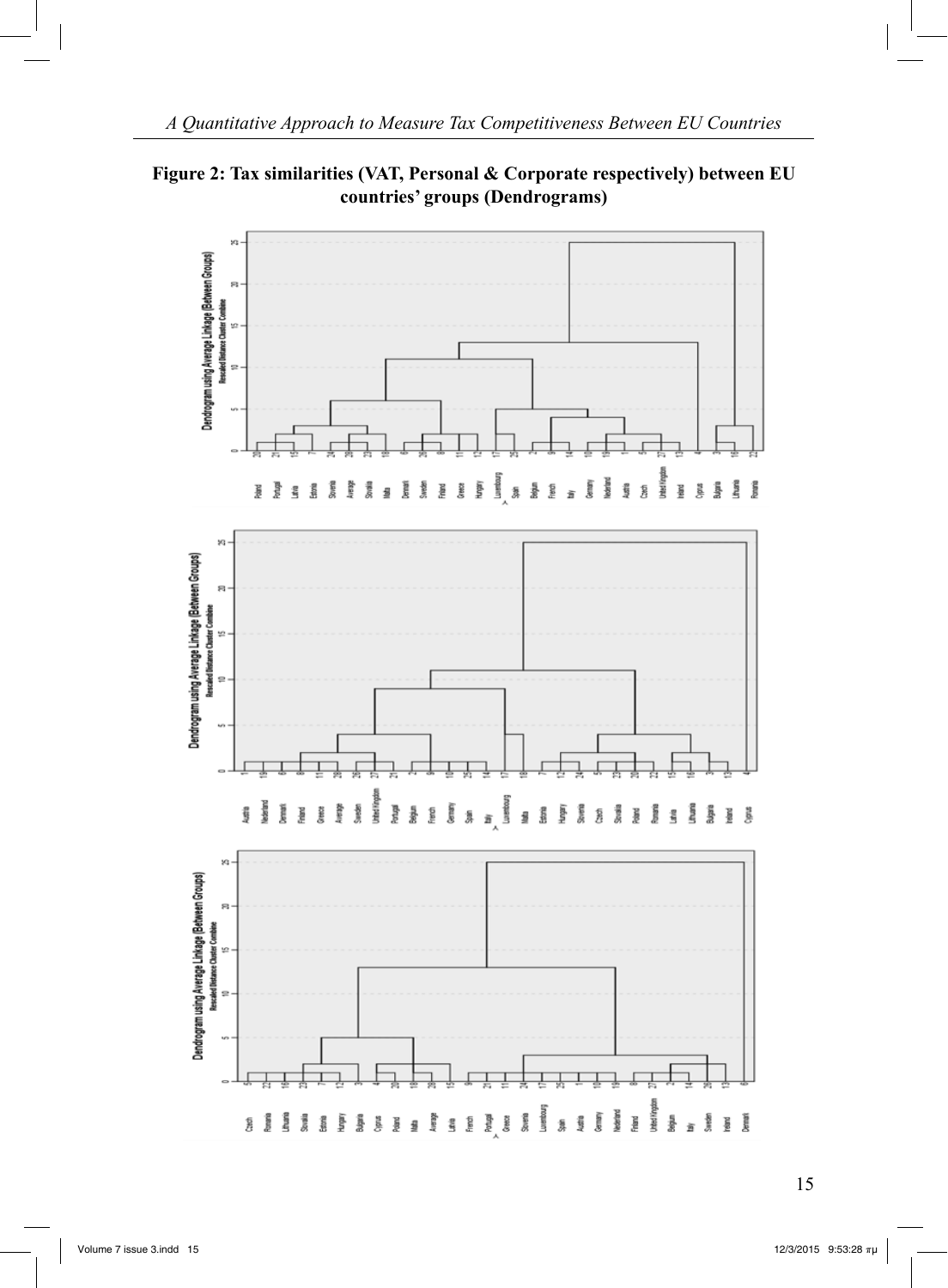### **3. Analysis of the findings for vat and direct taxes on personal and corporate incomes**

 VAT is the main indirect tax on consumption and an attempt to EU VAT grouping can be found in Vyncke (2009). Table 1 presents the high ratios, the revenues of tax as percentage of GDP and the revenues of tax as percentage of total tax revenues for the years 2000 and 2011 together with the *differences* between these years (also as either a *positive or negative percentage*). Using the above data for the year 2011 a radar diagram with VAT similarities between EU countries is produced as shown in Figure 1. The axe of the radar presents the tax revenue as a percentage of GDP and the periphery consists of the countries and tax ratio. By observing the above diagram, no major differences exist in VAT among EU countries with an interval between 7% to 9% tax revenues from each country's GDP. In order to classify EU countries into similar groups, a Dendrogram of similarities is produced following multivariate cluster analysis by using percentages of GDP, percentage of Public Revenues from Total Taxation and high rate or implicit rate of tax for the year 2011. Figure 2 presents the similarities between groups among EU countries. At the lowest level of similarity, (8) different groups are produced from countries with similar characteristics of VAT regime structure and at the upper level Cyprus and the block of countries Bulgaria, Lithuania and Romania have quite different VAT tax regimes. Then, the relationship of indirect taxes (VAT) as percentage of GDP (ITV) with high tax rate of VAT (HVR) is examined. Panel least square methodology is applied first to indirect taxes and more specifically to VAT. Indeed, as per the assumption made, results suggest that the residuals suffer from auto-correlation. R-square value further strengths the outcome that this model is not adequate in this form. Therefore, we continue by inserting an *AR*(1) to absorb the auto-correlation in residuals. The problem of auto-correlation in residuals is adequately solved. All coefficients are significant. The high VAT ratio coefficient is very low. A rise of 1% in high VAT ratio will have an impact of 0,098% on indirect taxes as percentage of GDP, considering all the other parameters stable. If taxation on high rate policy is avoided and the high VAT tax ratio is set to zero, then indirect taxes as percentage of GDP will still provide earnings (constant term). The R-squared is strong, approaching the 85,15%. The next step is to introduce the fixed effect term in pooled data. Results of final estimations are shown in Table 2. The outcomes of pool regression do not deviate from the panel analysis. Again the coefficient of income tax rates is very low, *AR*(1) is significant and the fit of the model in data is 88,37%. If there is a rise in VAT tax ratio by 1%, this will cause a slight positive change in indirect taxes as percentage of GDP by 0,092%, considering all the other parameters unchanged. The Cross-section fixed (dummy variables) Fixed Effects (Cross) is the quantitative index which distinguishes the countries measuring imbalances. The values of VAT imbalances are also shown in Table 2. Fixed effect figure above, further highlights the notion that there is a major tax evasion in the core of EU. Spain, Germany, France, Italy, Belgium have negative fixed effect term, which is a strong indicator that the earnings from high ratio tax policy are reduced for an unrecognized factor. On the other hand the weak core of EU maintains better results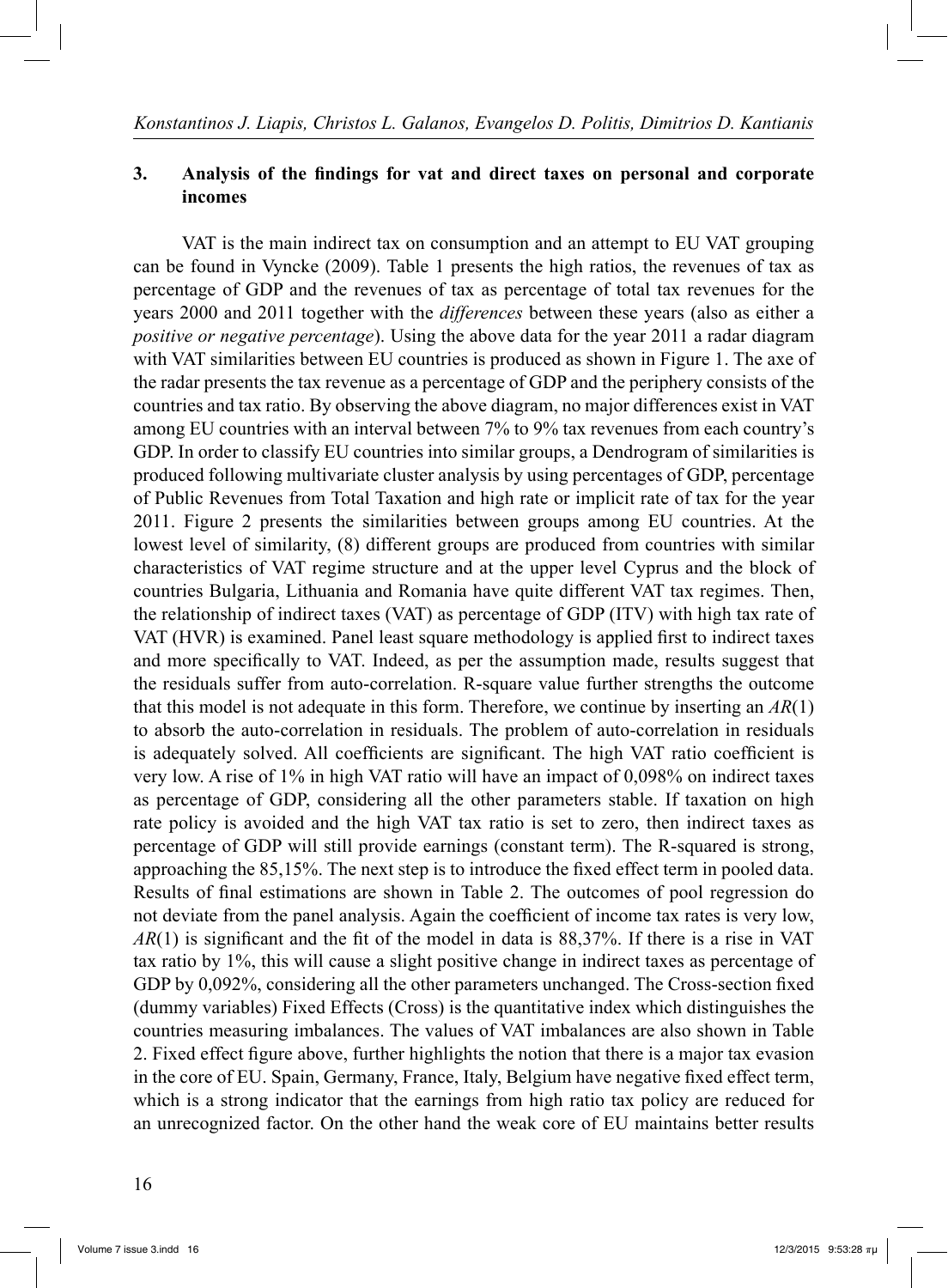from the high ratio tax policy. The interesting part is that the Cypriot economy manages to maintain strong earnings from this unmeasured factor, which has an additive role to high tax ratios policy. Moreover, if there is any intention EU countries to move close to a tax union, this kind of indirect tax will have ambiguous results.

 Table 1 also presents the high ratios, the revenue of each tax as percentage of GDP and the revenues of each tax as percentage of total tax revenues for the years 2000, 2011 and the differences as percentage between these years. Significant differences exist in the tax structure on income (Personal, Corporate and Other) between EU countries. The corporate and other income taxes remain at a lower level against Personal income taxes in many countries and as an average in the EU market, which denotes that personal income remains as the main income base for the direct taxation. Using the above data for the year 2011 the radar diagram of Figure 1 is produced. The axe of radar presents the tax revenue as percentage of GDP and the periphery consists of the countries and tax ratio. According to the diagram, low homogeneity exists for the volumes of personal income between EU countries. In order to classify into similar groups the EU countries a Dendrogram of similarities is produced following multivariate cluster analysis by using percentages of GDP, percentage of Public Revenues from Total Taxation, and high rate or implicit rate of tax for the year 2011. Figure 2 indicates which groups among EU countries are similar. At the lowest level of similarity, (5) different groups are produced with countries with similar characteristics of Personal tax regime structures and at the upper level Denmark has quite different VAT tax regime. It should be mentioned that ex-eastern EU countries belong to a separate group. The relationship between Personal Taxes as percentage of GDP and top personal income tax rates, including a constant term. Once again, results suggest that the model suffers from auto-correlation. Therefore, an *AR*(1) factor is used to absorb the auto-correlation in residuals. The problem of auto-correlation is solved, but the constant term is not significant and should be omitted from the model. There is a positive relation between tax ratio and personal income taxes. However, it is noticed that a rise of 1% in tax ratio will only increase the tax revenues from personal income by 0,03%. As far as it concerns the statistics of the model, the fit of data is very good approaching 99% and *AR*(1) term is significant. The final step is to insert the dummy variables, with the results also shown in Table 2. The outcomes of the pool regression do not deviate from the panel analysis. Again, the coefficient of income tax rates is very low,  $AR(1)$  is significant and the fit of the model in data is 99.2%. The Cross-section fixed (dummy variables) Fixed Effects (Cross) is the quantitative index that distinguishes countries measuring imbalances. The values of imbalances are provided in the Table 2. The constant term is significant suggesting that there is an unmeasured common effect, which is positive in the common sample. The cross section fixed effect has different signs. It is noticed that the strong European Economies have a positive fixed effect that increases the revenues, when a higher tax rate is imposed (Austria, Belgium, Germany, Denmark, Finland, Sweden and United Kingdom). Surprisingly, France and Nederland have negative fixed effect, which is lowering incomes from personal tax revenues. On the other hand, Italy and Ireland have identical characteristics with the core countries. All strong economies have high personal income tax rates, with sufficient results in tax revenues. On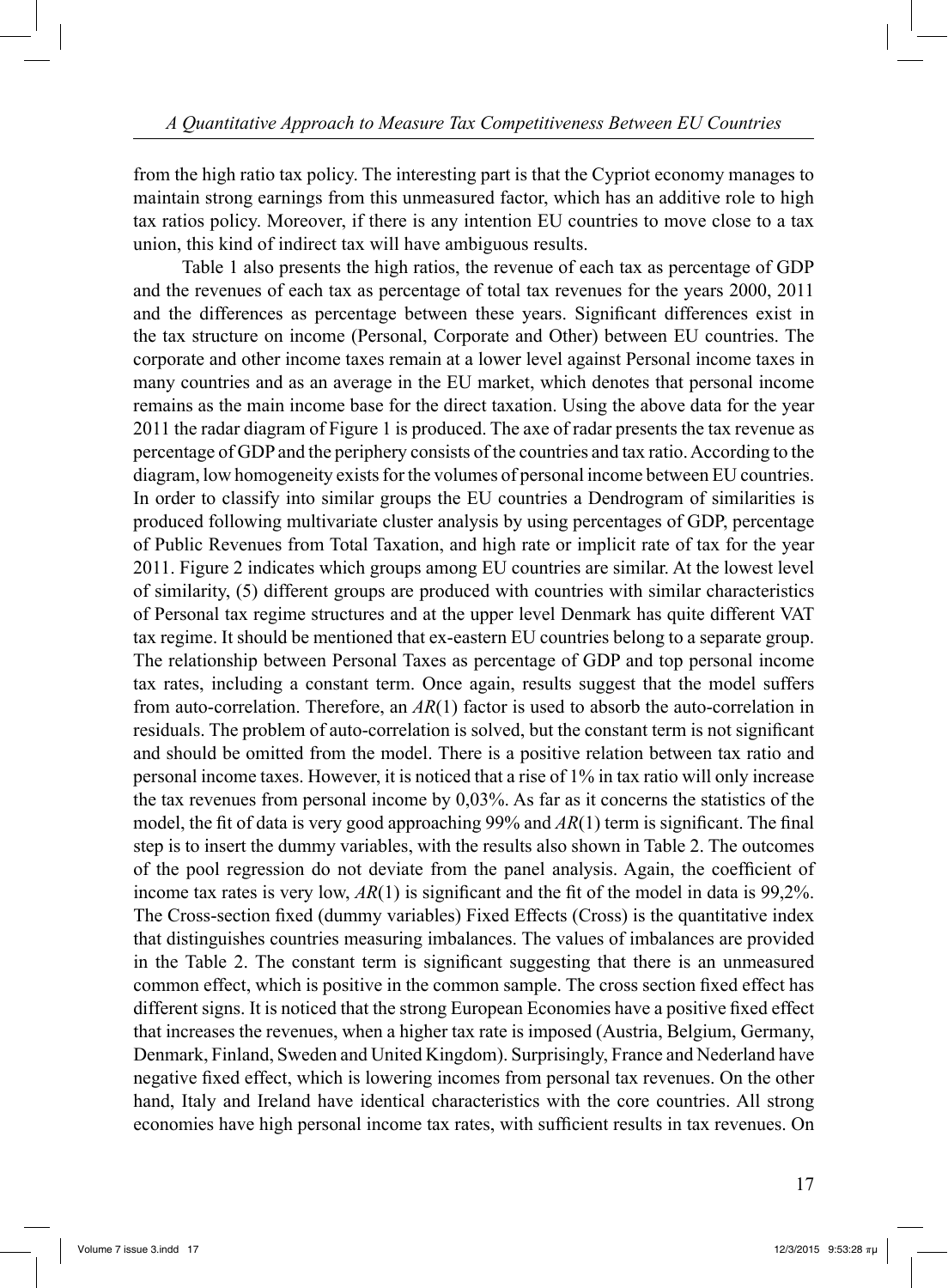the other hand high Personal Tax policies in weak economies do not produce substantial revenues. The last (3) countries in terms of Fixed Effects Value (Romania, Slovakia and Bulgaria) lowered the personal income taxes during the last years. From the results, one can extract the outcome that high tax on personal income does not provide sufficient results on weak economies. One reason for this inability to increase the revenue with high taxes might be a high level of tax evasion these countries may suffer. Figure 1 shows the high tax ratio and the volume of tax as percentage of GDP between EU countries for the year 2011. According to the diagram low homogeneity exists for the volumes of corporate income between EU countries. Cyprus, Malta and Luxembourg as international corporate centers have high level of volumes and, on the other hand, Germany has the lowest volume as percentage of GDP from all other countries. In order to classify into similar groups the EU countries a Dendrogram of similarities is produced following multivariate cluster analysis by using percentages of GDP, percentage of Public Revenues from Total Taxation, and high rate or implicit rate of tax for the year 2011. Figure 2 presents which are the similar groups among EU countries.

 The last direct tax is analysed in this part. In the beginning, direct taxes on Corporate Income as percentage of GDP and Corporate income tax rates relation are estimated with Panel Least Squares. Similarly, residuals suffer from auto-correlation. R-square is approaching to zero. Therefore, an *AR*(1) is inserted to absorb the auto-correlation in residuals. Corporate tax rate has a positive and significant relation with revenues from corporate tax. The coefficient value of the corporate tax is rather low. As an example, if corporate tax rate is increased by 1%, revenues will increase only by 0,04%. The statistics of the model are very good with the fitness of model on data approaching around 85%. The Cross-section fixed (dummy variables) Fixed Effects (Cross) is the quantitative index which distinguishes countries measuring imbalances (Table 2). Pool data analysis outcomes provide the same result as panel analysis. A rise in corporate tax will not provide more revenues, since the coefficient of tax rate is very low. As an example, if corporate tax rate is raised by 1%, then revenues from corporate tax will raise by 0,036%, considering all other parameters stable. There exists an unmeasured factor that is not explained by the data and has positive overall effect on tax revenues. However, the cross sectional fixed effect provides ambiguous results; no certain trend can be traced in the results of fixed effects. On statistical view, the model fits very well on data by approaching 87%. *AR*(1) term is significant and does not change the outcomes of the model. Cross sectional fixed effect graph provides an interesting point. Concerning the fixed effect adding character on corporate revenues, that is not measurable by the data, the countries with the higher fixed effect are Cyprus, Luxemburg and Malta, which are considered as Tax Heavens and with their policies drag Foreign Direct Investments. Cyprus has a very low corporate tax regime. Malta's corporate tax is very high in relation to EU standards, but with the ongoing policy a large amount of tax is refunded back to the companies. Luxemburg may not provide direct tax conveniences in companies, but a lenient tax regime on financial institutions attracts a large portion of EU funds and investors.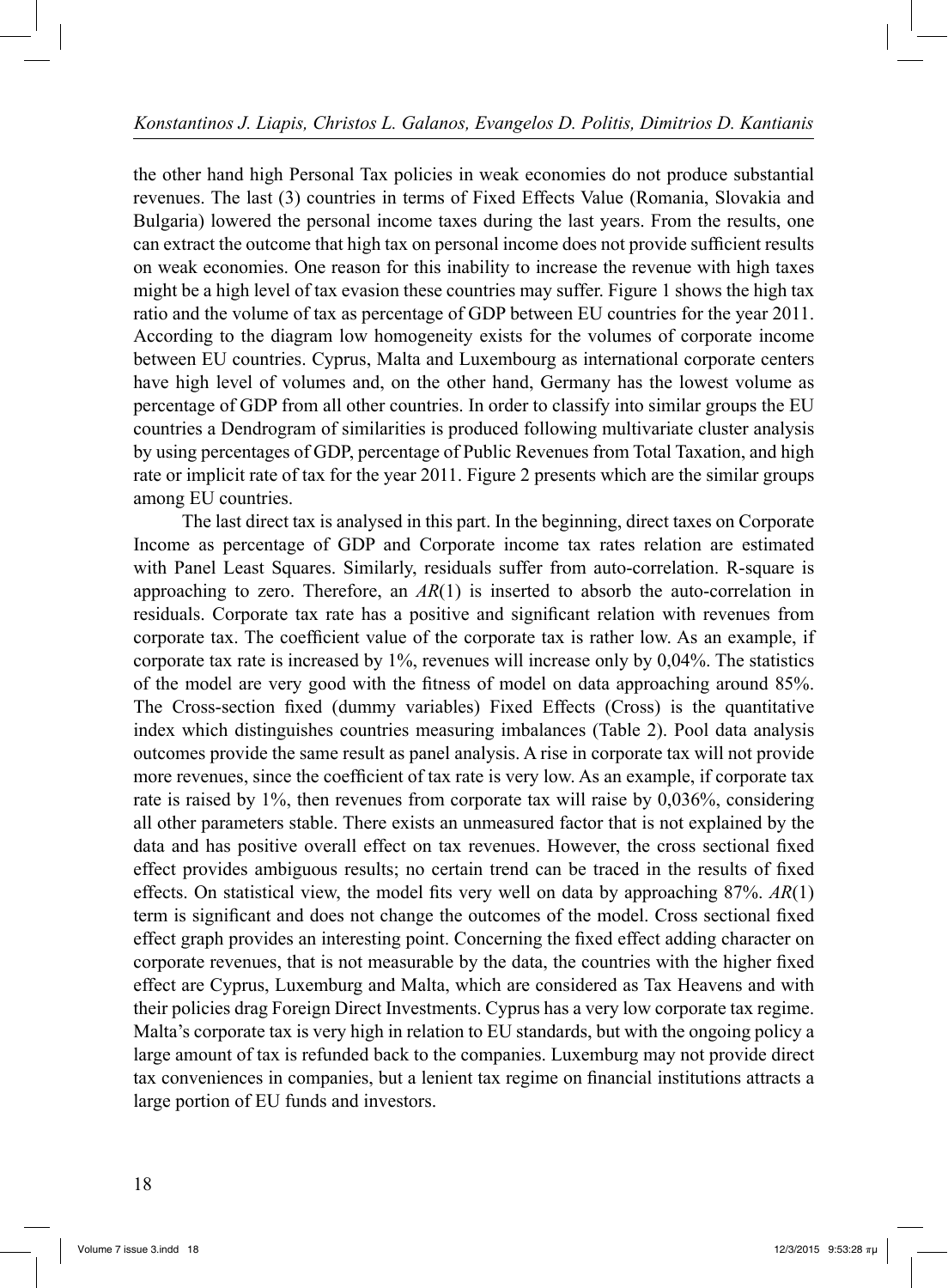### **4. EU tax regimes structures similarities**

 In conclusion, corporate tax regime does not provide substantial outcomes. Policies that provide convenience for direct investments will substantially increase the tax revenues. Using Euclidian Distance and average linkage between groups, for all kinds of taxes the cluster of similarities between EU countries is produced. These similarities are presented below in Figure 3.



### **Figure 3: Similarities between EU countries' tax regimes**

 According to this global estimation, EU countries are grouped in (3) main separate groups, with obvious evidence that in the classification there is a spatial character. The first large group consists of (3) subgroups; in the first subgroup including Greece, Portugal and Spain, old members of EU at the Southern Europe facing Debt Crisis nowadays and characterized by problems in tax performance; the second subgroup is consisted by Luxembourg, United Kingdom and Ireland, old members with developed financial sector facing Financial Crisis and characterized by similar tax regimes; the third subgroup is consisted by Cyprus and Malta the newest from old members of EU with International corporate sector and characterized by similar tax regimes.

 The second large group consists of Eastern European countries, new members of EU, characterized by problems or instability in tax performance and consists of (2) subgroups; in the first subgroup including Latvia, Lithuania and Estonia; the second subgroup consists of Poland, Slovakia, Romania and, slightly, Bulgaria.

The third large group consists of Central European countries, old members of EU,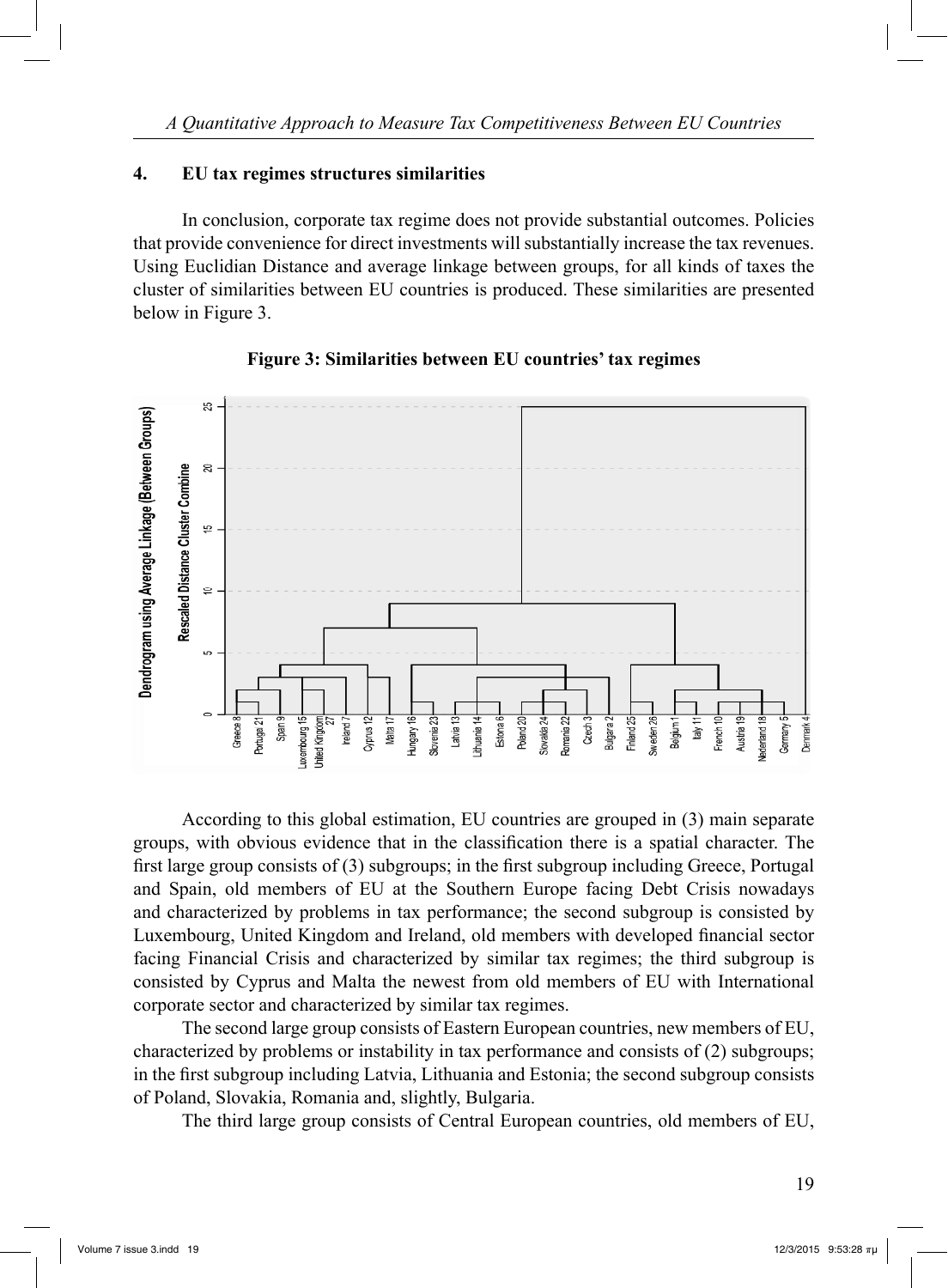characterized by stable, balanced or high tax performance and consists of (3) subgroups; the first subgroup includes Finland and Sweden, the North European countries; the second subgroup is consisted by Belgium and Italy; the third subgroup is consisted by France, Austria, Nederland, Germany, the Central and more developed EU countries; at the end, with a different tax regime from all other EU countries, Denmark stands alone.

 The differences and imbalances between EU countries reflect different tax regime structures and this problem seems to have also a spatial character and will pose a serious regional problem for the EU, and especially EMU countries, which already have a common currency and monetary policy.

 This research managed to identify a measurement for imbalances. The introduction of the constant variable, common in all EU countries, measured as percentage of GDP embodying a common Tax Collection base, which is the desired outcome in a union of countries. However, this constant term is increased or reduced depending on which country is focused. This is achieved, with the introduction of the dummy variable, which alters the outcome and give us a clear and unambiguous measurement of tax regime diversification per country. A comparative analysis by providing all these measurements for VAT, Personal Tax and Corporate Tax is summarized in Figure 4.





 Gathering all the Fixed Effect values estimated for the (3) different taxes, it is noticed that the results do not deviate from the outcomes of the work using multivariate cluster analysis but now a measure for this exists. Countries that face crisis seem to face the largest portion of imbalances. In addition to that, the spatial problem between North and South Europe is obvious, which is mainly caused by the different tax regime of these (2) tiers.

## **5. Conclusions**

 Generally, the differences and imbalances between EU countries reflect different national economic legislation and fiscal policies like: imbalances in mobility of productive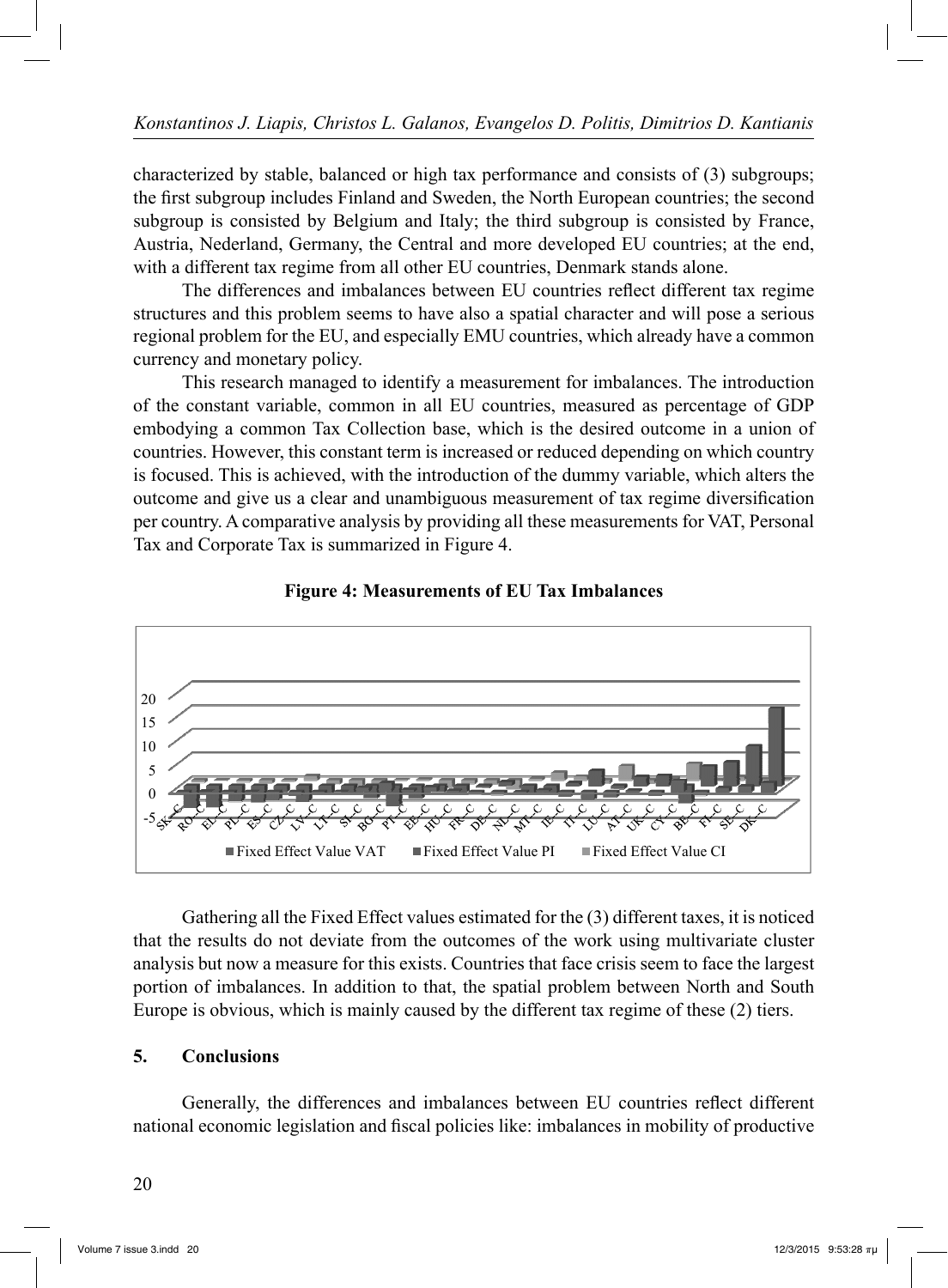factors; differentiations in the current account of balance of payments; different levels of expansion in loans and advances or in use of financial or credit products; different deficit and government debt; different unemployment and gross wage revenues per country.

 The problem seems to have also a spatial character and will pose a serious regional problem for the EU. The south of Europe is faced with crisis. Policies to reduce the government debt will lead to social discontent, and ultimately the collapse of the European Union.

 The only policy that seems to be efficient is full integration of the countries with a common fiscal and federal face and legislated solidarity thus, the public choice has to be a common tax regime for all EU countries which eliminates imbalances and allows mobility of capital and labour.

 Nowadays, there are significant differences among the applied tax regimes in EU countries and no policy has been implemented to ensure tax homogeneity across the EU, nor is there any likelihood of such. Even if, EU moves to a common taxation policy, there are obvious indications that it will fail to balance revenues from taxations at the same levels.

 On the other hand, the 'strong' EU countries, which in reality enforce their own economic policies (mainly designed from their own economic systems), might need to redefine their attitude towards the non-homogeneity of the tax regime in the EU. Countries that are thought to be economic paradises, are actually achieving better results in tax revenue collection. A more loose taxation system might have better results in tax revenue collection.

 A major question emerges regarding the performance of any taxation as a percentage of each country's GDP. Following the outcomes of this study, the taxation imbalances between EU countries can be measured through the use of quantitative tools to analyze collected data from the National Organizations and with the introduction of the constant term (common historical performance per tax avoiding Laffer's problem), the elasticity against tax ratio (net historical BETA of tax ratio without common historical performance of tax – an introduced by this work net arithmetic effect following Laffer's research) and dummy variable (the quantitative diversification per country as percentage of GDP, also introduced by this paper). Using these three parameters the alteration of the outcome can be achieved, thus giving a clearer and unambiguous measurement of tax regime diversification per EU country as a percentage of each country's GDP. Deviations from the rule of proportional change, between tax rate and volume of tax revenues that take into account the common historical performance per tax, indicates: instability in tax performance among countries; the existence of problematic tax legislation in the countries (tax-free amounts, tax deductible amounts, tax exempt amounts, and differences in tax rates per incremental level of tax base); the tax evasion or failure of tax authorities in collecting taxes or replacement taxable amounts with tax exempt income or with income classified to other tax base with lower tax rate. Under this view, the proposed measurement has obvious practical benefits to any fiscal policy maker.

The study shows the significant difference in performance between EU countries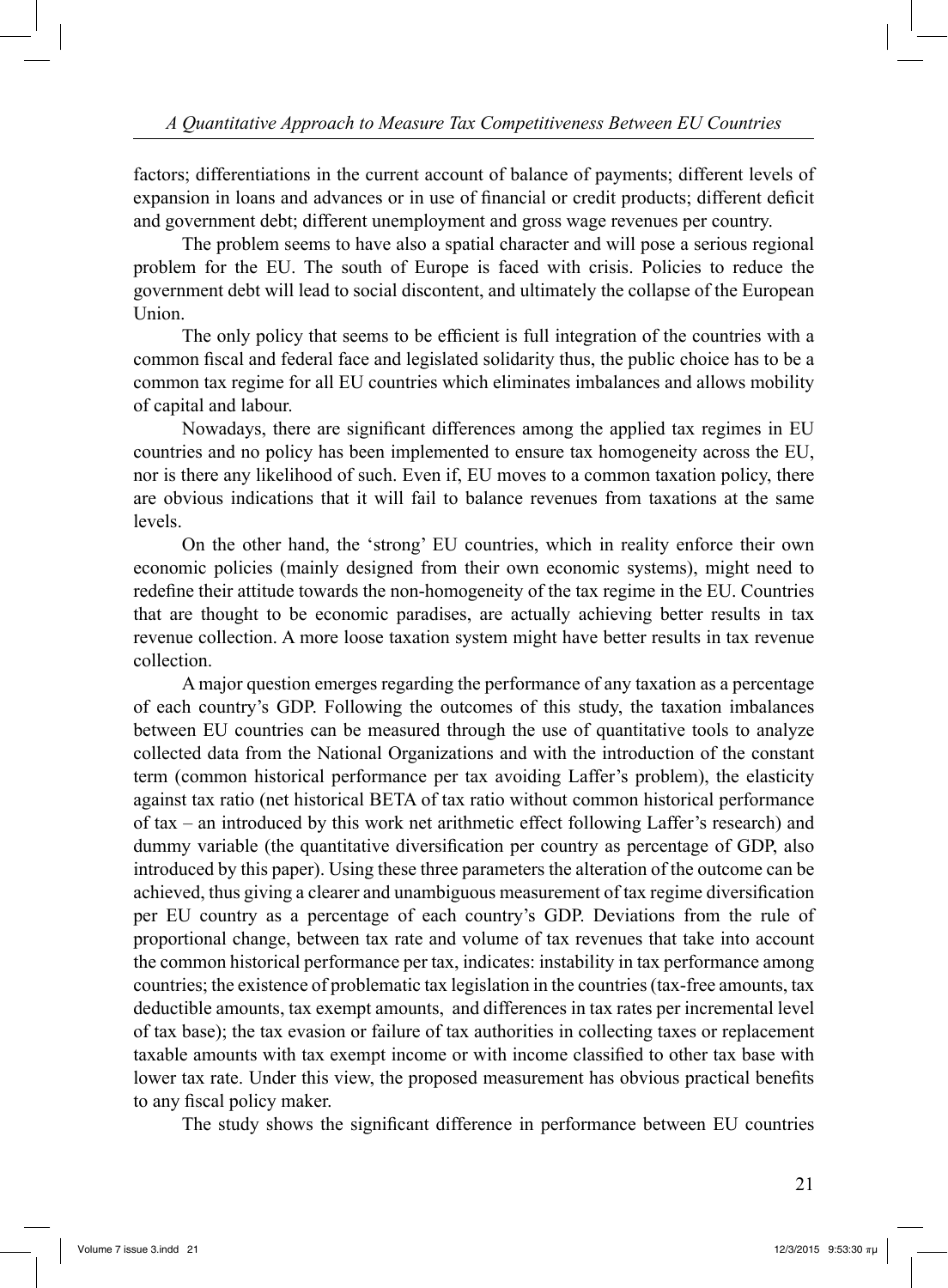when collecting VAT as well as the significant difference in the tax structure on income (Personal and Corporate) between EU countries. The Corporate tax remains at a lower level against Personal income taxes in many countries and on average in the EU market which denotes that personal income remains as the main income base for the direct taxation. Significant decreases also exist in the tax rates of direct taxes for all EU countries. The decreases of tax rates on corporate income remain at a higher level against tax rates on personal income. Low homogeneity exists in the volumes of personal income tax revenues as well as in the volumes of corporate income tax revenues. Cyprus, Malta and Luxembourg as international corporate centers have high level of volumes and, on the other hand, Germany has the lowest volume as % of GDP from all other countries.

 The general rule (strongly positive correlation between tax rate and tax revenue outside the prohibit part of Laffer's Curve) is not followed by the countries, indicating significant differences in tax legislations and problems in collecting direct or indirect taxes. These differences could be measured as a percentage of GDP using the proposed dummy variable coefficients per country contributing with practical and secure way, far from indistinct calculations.

 Further implementation of more variables like taxation regimes, structure and economy, might highlight in more depth, the main forces that shape this diversification per country, but always aware of the over parameterization risk and biased results.

 This study focused on imbalances of fiscal policies for countries – members of a Common Economic Union contributes such to the debate as to the implementation of a common tax regime by analyzing and measuring the present situation with future perspectives.

### **References**

- Baltagi, B.H., 2005, *Econometric Analysis of Panel Data, Third Edition*, West Sussex, England: John Wiley & Sons, pp. 12-14.
- Laffer, A.B., 2004, 'The Laffer Curve: Past, Present, and Future', The Heritage Foundation, 1765.
- Navez, E-J., 2012, 'The Influence of EU Law on Inheritance Taxation: Is the Intensification of Negative Integration Enough to Eliminate Obstacles Preventing EU Citizens from Crossing Borders within the Single Market?', *EC Tax Review,* 21, 2, pp. 84–97.
- Mardia, V.K., Kent, J.T. and Bibby, J.M., 1979, *Multivariate Analysis*, Academic Press, London.
- Munin, N., 2011, 'Tax in Troubled Time: Is It the Time for A Common Corporate Tax Base in the EU?', *EC Tax Review*, 20, 4, pp. 121-133.
- Musgrave, A.R. and Musgrave, B.P., 1973, *Public Finance in Theory and Practice*, McGraw-Hill, New York.